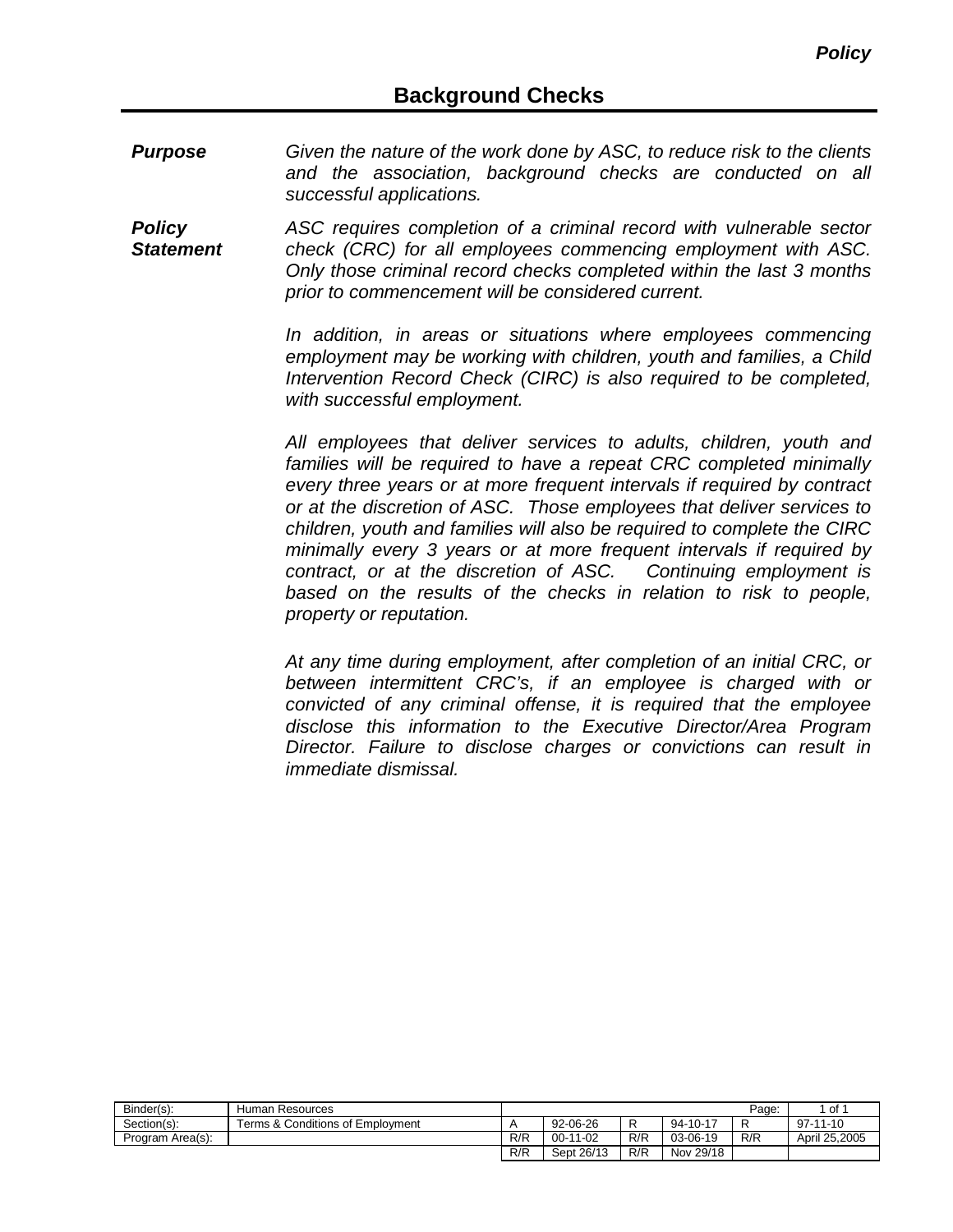## **Pre-Employment**

- 1. During the interview process, all applicants are made aware of the requirements to obtain a Criminal Record with Vulnerable Sector Check (CRC) and where required a Child Intervention Record Check (CIRC).
- 2. Successful applicants will be provided with the letter from ASC indicating the requirements for the CRC. The applicant is then responsible to contact the RCMP for completion of the check and is also responsible to pay the associated cost. Following successful completion of the probationary period, upon submission of the receipt of the cost of the CRC, the employee is eligible for re-imbursement.
- 3. Successful applicants requiring a CIRC will be directed in the process of obtaining one.
- 4. It is the responsibility of the successful applicant to personally return the completed forms to the nearest ASC office, protecting their own confidentiality by ensuring the completed check is returned in a sealed envelope.
- 5. The completed check(s) are then forwarded as required, processed by the administration designate who then sends them to the Executive Director/Area Program Director for review.
- 6. If the CRC indicates that the applicant has a record, the Executive Director/Program Director will advise that further disclosure, and verification through RCMP will be required. Employment will be contingent upon the nature of the offense in relation to risk to people, property or reputation. Program Directors will advise the Executive Director of any concerns related to the criminal record check.
- 7. Any concerns related to the CIRC checks need to be referred to the Executive Director for determination of follow up.
- 8. The Executive Director/Program Director will sign on the employee commencement form that required checks have been completed and are acceptable. Checks are retained on employee files. To ensure employee confidentiality the checks, and any documented rationale of the decision making used to determine potential for employment or discontinuance of employment are placed in sealed envelopes to be opened/accessed only by the Executive Director/Area Program Director.

| Binder(s):       | Human Resources                  |     |            |     |           | Page: | of 2                |
|------------------|----------------------------------|-----|------------|-----|-----------|-------|---------------------|
| Section(s):      | Terms & Conditions of Employment |     | 92-06-26   |     | 94-10-17  |       | 97-11-10            |
| Program Area(s): |                                  | R/R | 00-11-02   | R/R | 03-06-19  | R/R   | . 2005<br>April 28. |
|                  |                                  | R/R | Sept 26/13 | R/R | Nov 29/18 |       |                     |